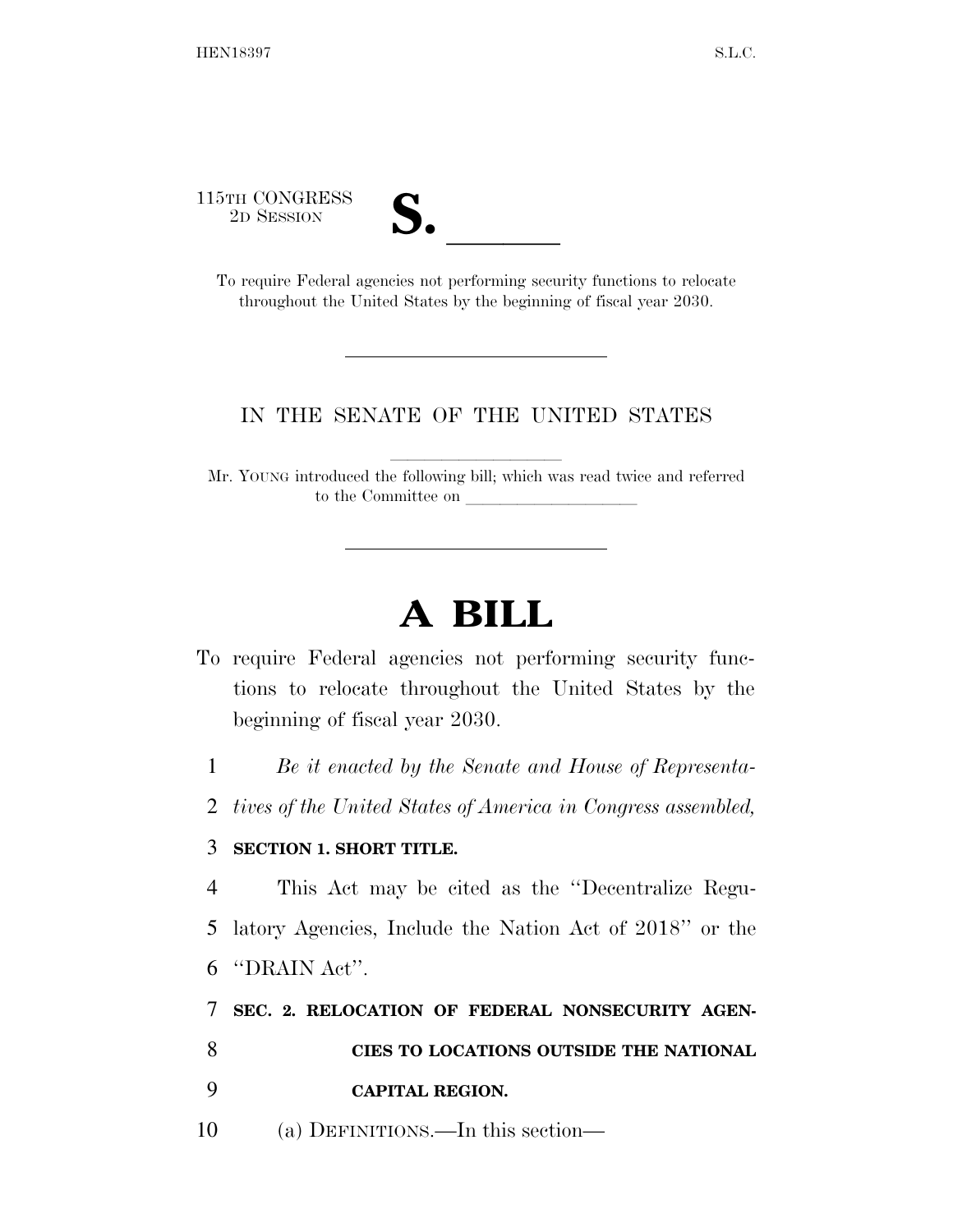| $\mathbf{1}$   | (1) the term "Administrator" means the Ad-             |
|----------------|--------------------------------------------------------|
| $\overline{2}$ | ministrator of General Services;                       |
| 3              | $(2)$ the term "agency"—                               |
| $\overline{4}$ | (A) means an Executive department (as                  |
| 5              | defined in section 101 of title 5, United States       |
| 6              | Code) and an independent establishment (as de-         |
| 7              | fined in section 104 of title 5, United States         |
| 8              | Code); and                                             |
| 9              | (B) does not include the Government Ac-                |
| 10             | countability Office;                                   |
| 11             | (3) the term "Director" means the Director of          |
| 12             | the Office of Management and Budget;                   |
| 13             | $(4)$ the term "local government" means a city,        |
| 14             | town, township, county, parish, village, or other gen- |
| 15             | eral purpose political subdivision of a State;         |
| 16             | (5) the term "National Capital region" has the         |
| 17             | meaning given that term in section $8702$ of title 40, |
| 18             | United States Code;                                    |
| 19             | $(6)$ the term "nonsecurity agency" means an           |
| 20             | agency that is not a security agency;                  |
| 21             | (7) the term "security agency" means an agen-          |
| 22             | cy that receives the majority of the funding for the   |
| 23             | agency under an appropriation Act making appro-        |
| 24             | priations—                                             |
| 25             | (A) for the Department of Defense;                     |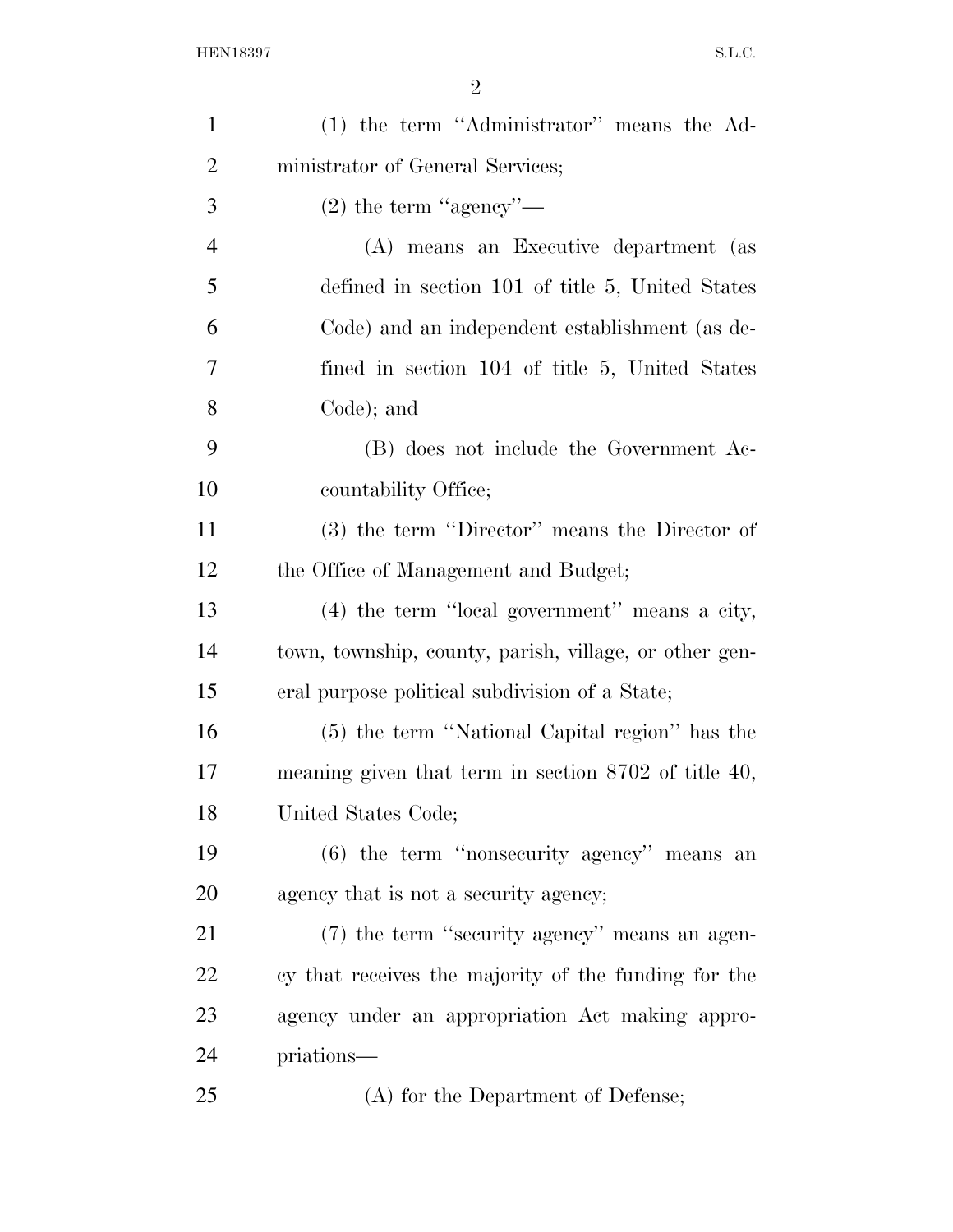| $\mathbf{1}$   | (B) for the Department of Homeland Se-                     |
|----------------|------------------------------------------------------------|
| $\overline{2}$ | curity; or                                                 |
| 3              | (C) for the Department of State, foreign                   |
| $\overline{4}$ | operations, and related programs; and                      |
| 5              | (8) the term "State" means each of the several             |
| 6              | States of the United States.                               |
| 7              | (b) PLAN.—The Director and the Administrator shall         |
| 8              | jointly develop and implement a plan under which the       |
| 9              | headquarters of each nonsecurity agency that is not ex-    |
| 10             | empted under subsection (d) shall be relocated to a loca-  |
| 11             | tion outside the National Capital region by not later than |
| 12             | the later of-                                              |
| 13             | $(1)$ October 1, 2029; or                                  |
| 14             | $(2)$ if applicable, the date on which the lease in        |
| 15             | effect on the date of enactment of this Act for the        |
| 16             | building in which the headquarters of the nonsecu-         |
| 17             | rity agency is located expires.                            |
| 18             | (c) DETERMINATION OF AREA FOR RELOCATION.                  |
| 19             | (1) IN GENERAL.—The plan under subsection                  |
| 20             | (b) shall require that the location to which the head-     |
| 21             | quarters of a nonsecurity agency shall be relocated        |
| 22             | be determined by the Director, the Administrator,          |
| 23             | and the head of the nonsecurity agency on a com-           |
| 24             | petitive basis, in accordance with this subsection.        |
|                |                                                            |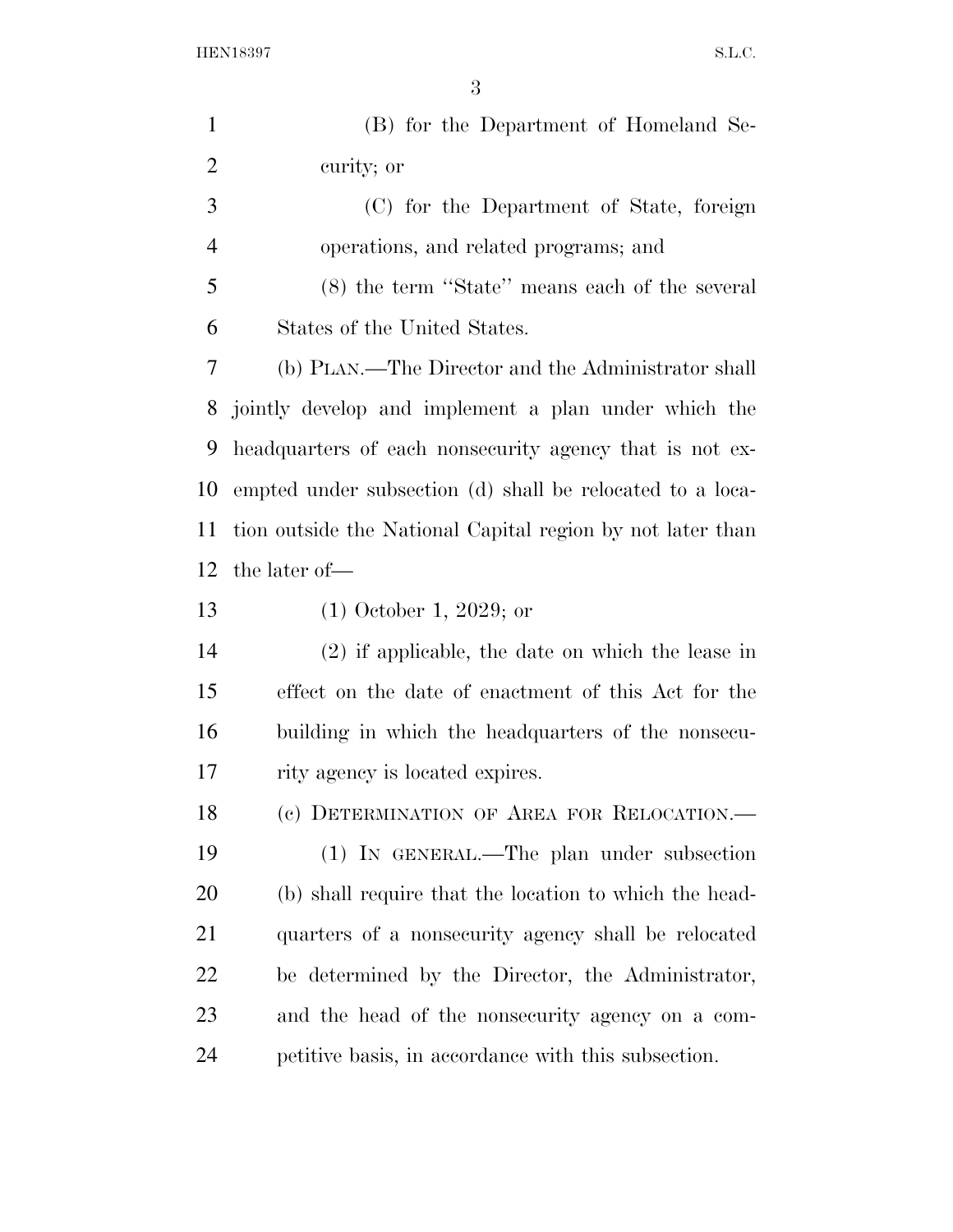| $\mathbf{1}$   | (2) APPLICATION.—A State or local government            |
|----------------|---------------------------------------------------------|
| $\overline{2}$ | desiring that a nonsecurity agency relocate the head-   |
| 3              | quarters of the nonsecurity agency to an area that      |
| $\overline{4}$ | is under the jurisdiction of the State or local govern- |
| 5              | ment shall submit an application at such time, in       |
| 6              | such manner, and accompanied by such information        |
| 7              | as the Director and the Administrator shall jointly     |
| 8              | establish.                                              |
| 9              | (3) PRIORITY.—The Director, the Adminis-                |
| 10             | trator, and the head of the nonsecurity agency shall    |
| 11             | give priority to an application under this subsection   |
| 12             | proposing the headquarters of a nonsecurity agency      |
| 13             | be located in an area—                                  |
| 14             | $(A)$ for which the rate of unemployment is             |
| 15             | higher than the average rate of unemployment            |
| 16             | in the United States, as determined by the Sec-         |
| 17             | retary of Labor;                                        |
| 18             | (B) with a nexus between the nonsecurity                |
| 19             | agency and the geographic area in which the             |
| 20             | nonsecurity agency regulates; or                        |
| 21             | (C) with existing infrastructure to effi-               |
| 22             | ciently support the size and scope of the reloca-       |
| 23             | tion of the headquarters of the nonsecurity             |
| 24             | agency.                                                 |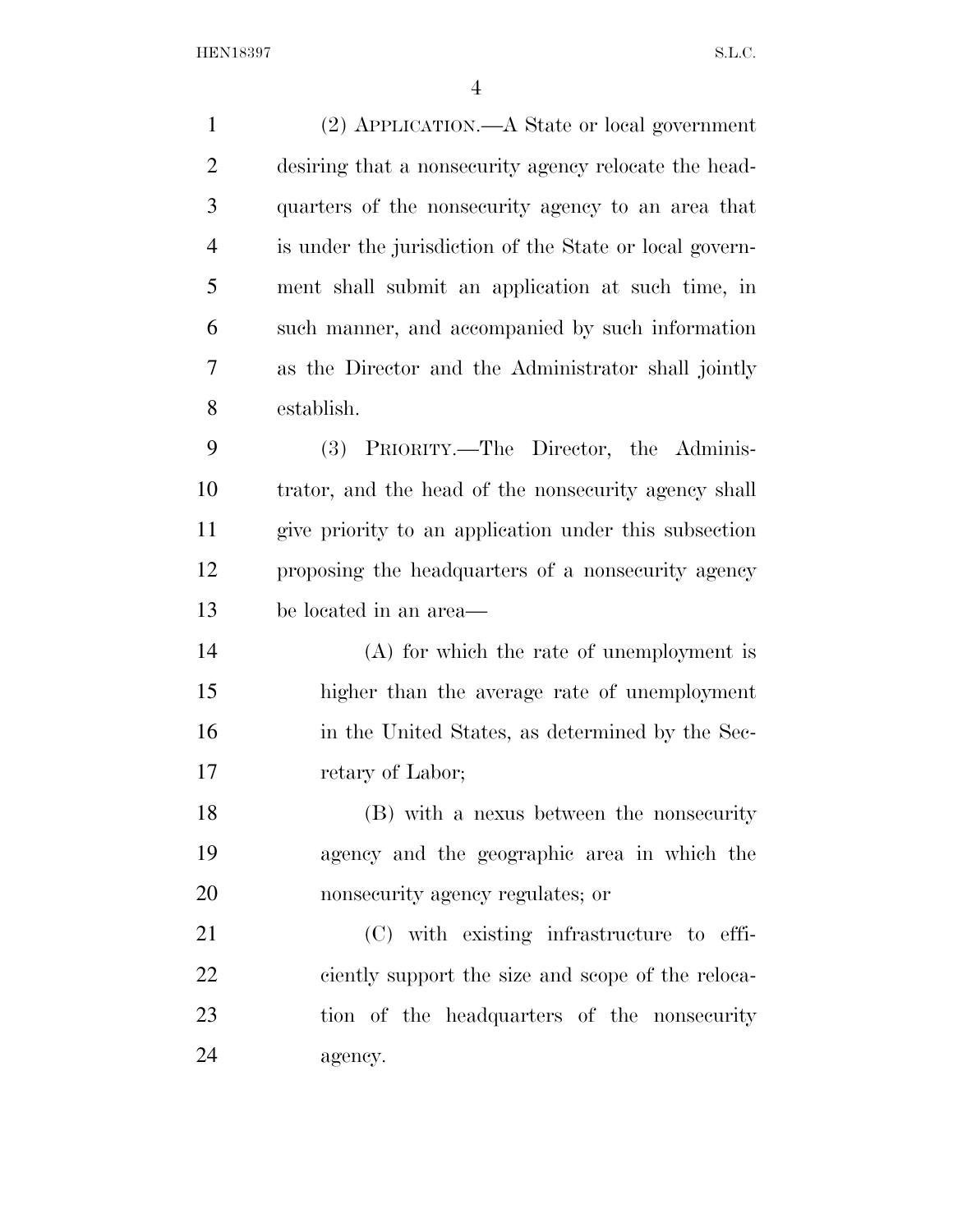(4) DETERMINATION.—The location to which 2 the headquarters of a nonsecurity agency shall be re- located shall be determined by a majority vote of the Director, the Administrator, and the head of the nonsecurity agency.

(d) EXEMPTIONS.—

 (1) IN GENERAL.—The President may exempt a nonsecurity agency from the requirement to relocate the headquarters of the nonsecurity agency if the President determines that the headquarters of the nonsecurity agency should remain in the current lo-cation.

 (2) REPORTING.—If the President exempts a nonsecurity agency under paragraph (1), the Presi- dent shall submit to Congress a report detailing the basis for the determination of the President that the headquarters of the nonsecurity agency should re-main in the current location.

 (e) CONFORMING AMENDMENT.—Section 72 of title 4, United States Code, is amended by striking ''All of- fices'' and inserting ''Except as provided in the DRAIN Act, all offices''.

 (f) NO ADDITIONAL FUNDS AUTHORIZED.—No addi-tional funds are authorized to carry out the requirements